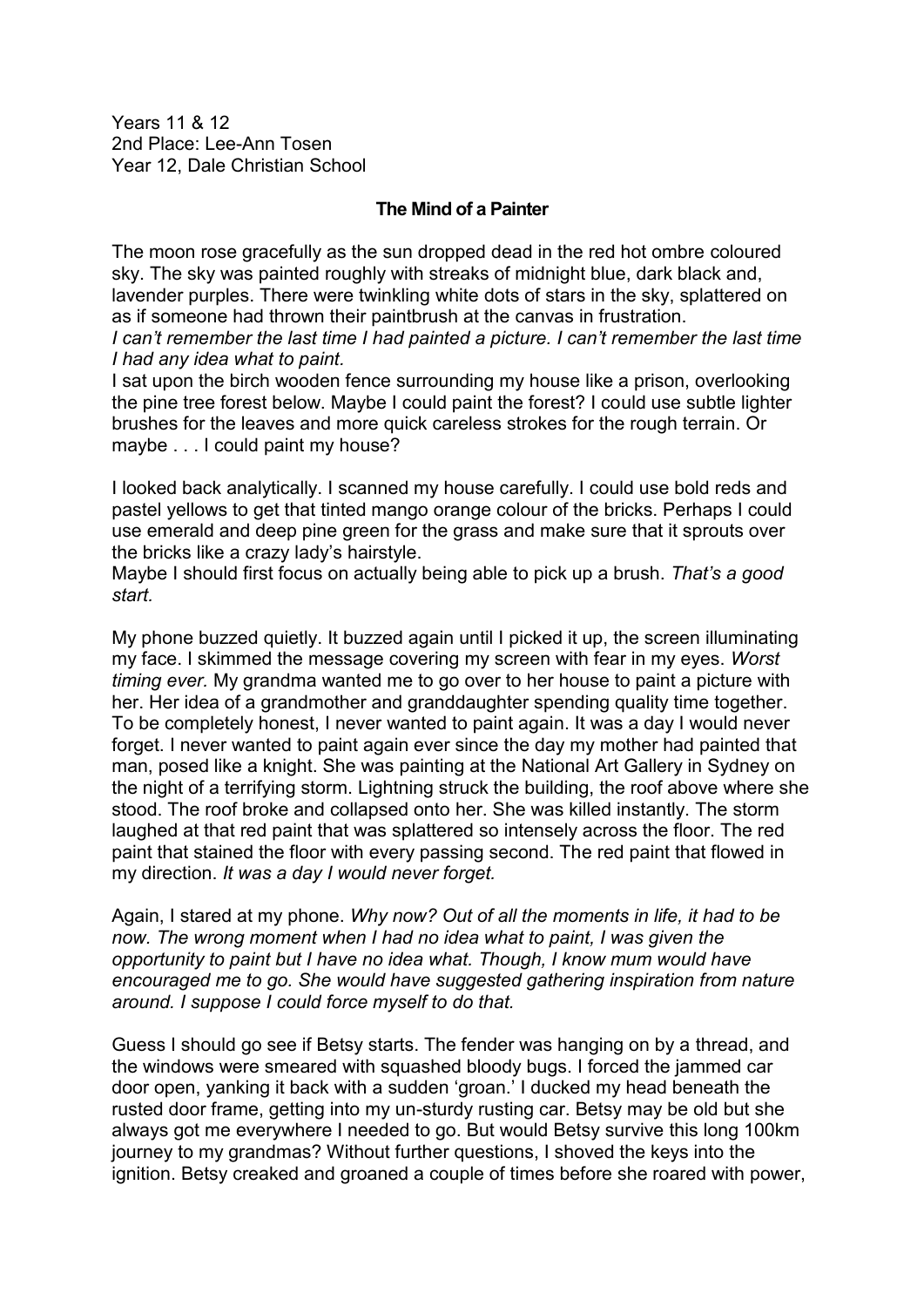her engine humming beneath my seat. She squeaked as I pulled out of my driveway and down the narrow charcoal road towards my destination.

The forest appeared to the left and the sun kissed the pine trees that stuck straight up into the sky. The forest seemed to stretch for miles and the only thing that I saw was trees. Halfway there and Betsy began to hiss, and all I could see was steam coming from the bonnet. She bumped along the road, trying so hard to keep going but her engine stalled and she suddenly came to an abrupt stop. Betsy had it, she was overheated. I attempted turning the key again, but no noise came from her. She was tired.

Out of frustration, I slammed the car door. Betsy creaked in response. I winced, apologizing to her in my head before I took my phone out from my pocket. I checked the signal bars on my phone. No bars. No signal. I shook my phone violently, hoping it would somehow pick up a bar or two. Nothing . . . no bars appeared. I groaned, feeling the horrified presence of someone watching me. Slowly I lifted my eyes and made eye contact with the dark forest before me.

The pine trees loomed over me, their shadows casting black ghosts on the ground, ghosts that liked the moonlight, that didn't shy away from the light. Maybe if I find a hill in the forest, I can get a signal? In all the movies I've watched, people always got signals the higher they are. Hesitating at first, I wandered into the forest, hearing sounds of chirping birds and bustling beavers. A squirrel the colour of chocolate scurried past holding its acorn tightly in its paws. I could smell bark and the fresh moist scent of overnight droplets.

A faint trickle of water caught my attention. I followed the sound. How could a sound so graceful be in a place like this? The darkness disappeared as if it was being forced away and the light replaced the empty spots. The sound grew closer and I arrived at the origin of the sound. A waterfall. A fresh fountain of clear, crystallized water flowed from the mouth of the jagged rocks. The mouth was ajar and big enough to swallow me. The sun shone relentlessly on the water, following its perfect flow as it cascaded down the rocks. *What a beautiful picture to paint. Grandma would love it.* 

Without warning, the rocks holding me upright cracked beneath my feet. In that sudden moment, I remembered the fear I had experienced on the ice rink when I was just five. The ice had begun to crack beneath my feet and my knees began to tremble. What do you do in a near-death situation? I didn't move. I remained where I was with my body shaking. I didn't want to move. I was rescued by my dad; he swung me up and safely caught me in his arms, reassuring me that everything would be alright.

The rocks crumbled like stone, falling apart beneath me. I slipped into the river connected to the waterfall. The current pulled me in. It dragged me along in its flow, it took me downstream. The water roared, and I couldn't see what was happening beneath the waves of water. I was being consumed, dragged down by the strong currents as if they had hands. I needed help. I wanted help. But nobody was there.

My arm scraped sticks sticking out of the water, and I kicked my legs at the seaweed that brushed my legs beneath the water. I cried out in pain as my head collided with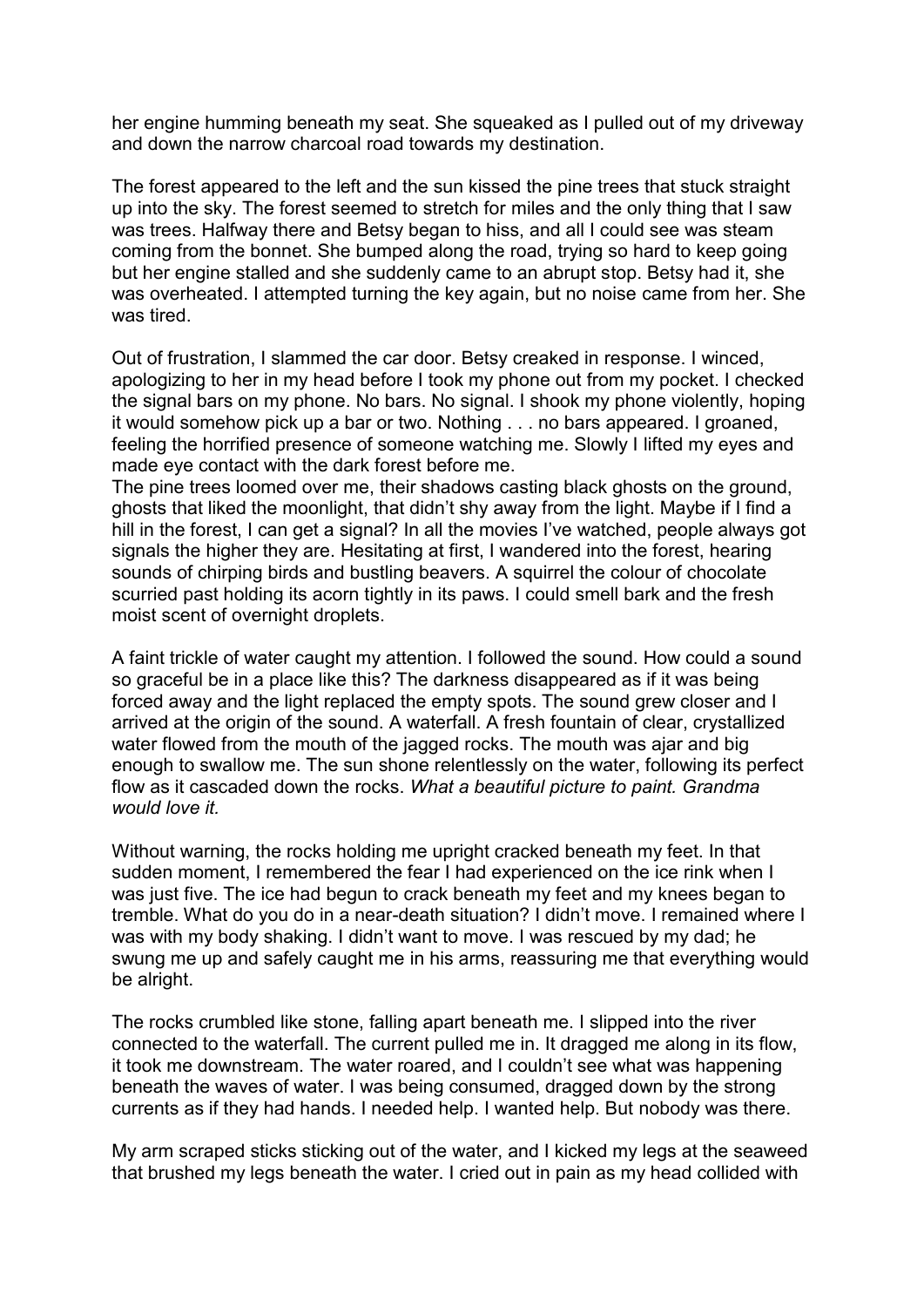a rock. I didn't faint. I kept my eyes open and I kept splashing around in the water to stay afloat. It was as if it had ended as fast as it began. The water current was slower, and the river seemed to hug the sides of the banks. I squinted my eyes shut once and once I opened them again, I was on land.

The soil crumbled beneath my feet and I tumbled forward on uneven land. I reared up, surprised as a dark shadow was cast over my head. I looked up, glancing at the cave that was sited before me. Its mouth was gaping open, and it seemed to be roaring at me with anger so rational, it made me want to sprint for my life. Never had anything in life made me feel so cold and dark inside, like claws ripping at my heart.

I was curious, it pulled at me and I wandered in, placing one foot in front of the other. The darkness remained above me for a long time until I descended further into the cave. Something seemed to change in the atmosphere of the cave. It went from a chilly atmosphere of black ghosts to a brighter, unnatural atmosphere. Rocks of all shapes and sizes were sticking out of the jagged rock walls. I glanced closer at the rocks only to discover that they were crystals embedded into the cave wall. I ran my finger across an emerald crystal. It had texture so detailed, it made my fingers feel pricked and it had rough edges that were straighter than paper. There were crystals of ruby, emerald, sapphire, diamond, and gold. The colours mixed in a painter's mind, in my mind, creating an image, piecing it together just like a puzzle.

I heard a faint trickle of water as I heard before. I glanced into the depths of the cave, spotting a small circle of rippling water. The water glowed colours of the rainbow and it glimmered and rippled like the waves of the ocean. I studied the cave, soaking up the colours that illuminated from the crystals. I closed my eyes and breathed in through my nostrils before sticking my wounded arm into the pool of clean water. My blood spiralled around in the water. Contaminating it. Poisoning it. It almost looked like paint being washed off a paintbrush.

My reflection glowed back at me. The red streaks of blood spiralled around my face in the water. My reflection smiled back at me with squinted eyes. I studied my reflection. My face was flawless with eyes as green and hair as dark as my Mothers. I was the spitting image of her. *Even if she is dead, I still live on in her footsteps. I must follow her footsteps. Become a painter. Paint for the world. Inspire others. I want to do that. I want to change the way people see the world. I want people to look deeper and realize that there is more meaning behind a simple painting nailed onto the gallery wall.* 

I sucked in a deep breath. *I know. I know. I finally know what to paint again.* I pictured the painting of the beautiful waterfall covering the entrance to a magical hidden cave. I'll paint this very place. My paradise. I'll paint it so full of colour and puzzling meanings, that it would scream confusion and cause tears to stream down my face. Proud tears at that. The cave will have a hidden message, a message that I want people to work out for themselves.

I would never have figured it out by myself. That message from my grandma was a sign. A sign that I had to let go of my past and to open my eyes to the nearing future. To look at the world around me. This unexpected journey had helped me to realize that there will never be nothing to paint but that I must open my eyes to everything around me.